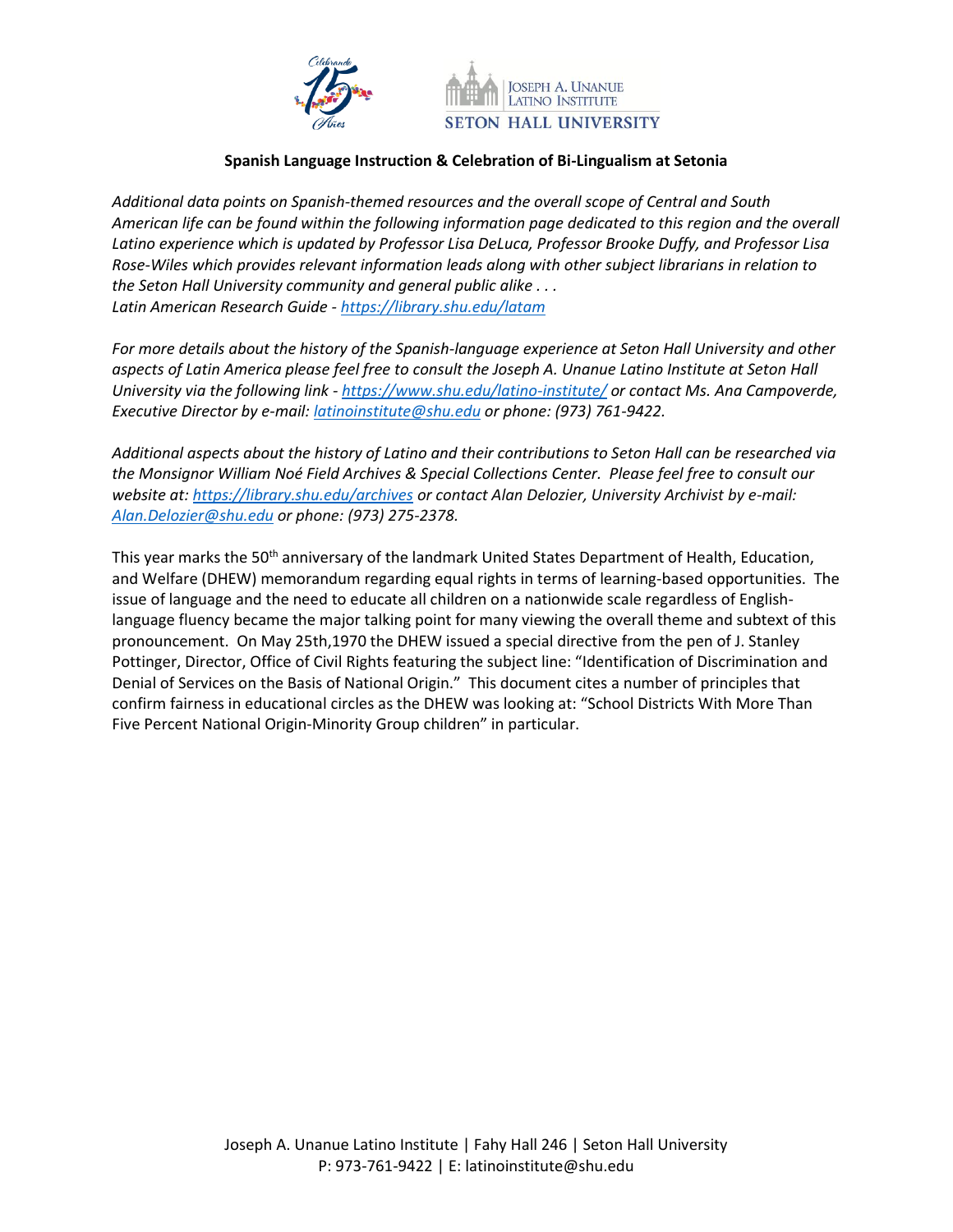

Copy of the DHEW Document from May 25, 1970 (onhttps://www2.ed.gov/about/offices/list/ocr/frontpage/pro-students/issues/roi-issue03.html

The content found here is based in specific measure on the broader Civil Rights Act of 1964 which highlights the importance that under federal law: " . . . there will be no discrimination on the basis of race, color or national origin in the operation of any federally assisted programs." This document also centers in on the Latino community in particular and respecting their linguistic tradition while also providing opportunities for training in English and other vernacular alternatives. Additional support is offered to those from abroad who wanted to take advantage of the American school system. "Title VI compliance reviews conducted in school districts with large Spanish-surnamed student populations by the Office for Civil Rights have revealed a number of common practices which have the effect of denying equality of educational opportunity to Spanish-surnamed pupils."

Further details within this particular directive as per the aforementioned Title VI compliance obligations are outlined in the following manner . . .

- 1. Where inability to speak and understand the English language excludes national origin-minority group children from effective participation in the educational program offered by a school district, the district must take affirmative steps to rectify the language deficiency in order to open its instructional program to these students.
- 2. School districts must not assign national origin and minority group students to classes for the mentally retarded on the basis of criteria which essentially measure or evaluate English

Joseph A. Unanue Latino Institute | Fahy Hall 246 | Seton Hall University P: 973-761-9422 | E: latinoinstitute@shu.edu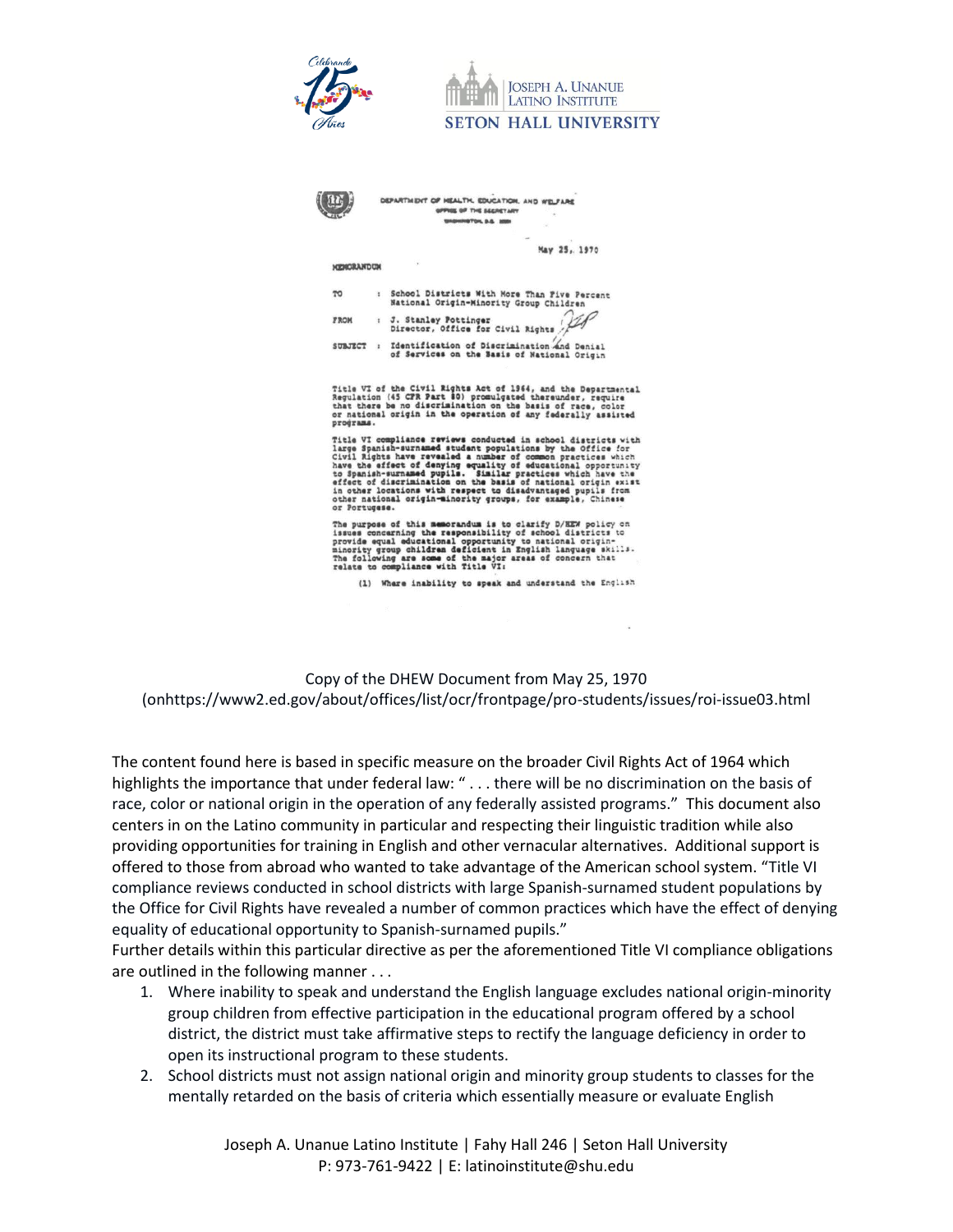



language skills; nor may school districts deny national origin-minority group children access to college preparatory courses on a basis directly related to the failure of the school system to inculcate English language skills.

- 3. Any ability grouping or tracking system employed by the school system to deal with the special language skill needs of national origin-minority group children must be designed to meet such language skill needs as soon as possible and must not operate as an educational dead-end or permanent track.
- 4. School districts have the responsibility to adequately notify national origin-minority group parents of school activities which are called to the attention of other parents. Such notice in order to be adequate may have to be provided in a language other than English.

The goal of this document was not only to outline the requirements for equality, but also to provide aid to those in need along with striving to achieve compliance in line with federal law. Additionally, all grade levels benefitted from this renewed attention to linguistic-based instruction objectives. The value of exposure to Spanish-language instruction and resources aids the perpetuation of this essential means of communication. Since the United States overall and New Jersey in particular has a sizeable Latino community this has added importance and value to the need to preserve established vernaculars and the facilities to learn others. Seton Hall proper has played host to students from the 1850s to the present and experience with Spanish-speaking pupils from its earliest days and in the process set a beneficial precedent.

Classroom instruction began in earnest during the 1897-98 academic year when Spanish was first offered as a credit-bearing option for the Seton Hall College student. However this was facilitated on an ad hoc, elective basis at first as classes in Spanish (and Italian) were run only when the course had an adequate number of students register per term. The pedagogical approach was logical in content as the following pattern included the following instruction schedule by class level:

- *Freshman Class*. Study of Grammar. Syntax. Reading of simple prose works. Exercises in prose composition and conversation.
- *Sophomore Class*. Advanced reading in prose and poetry. Exercises in prose composition and conversation.
- *Junior Class*. Reading of more difficult classics. Exercises in prose composition and conversation.
- *Senior Class*. Reading and literary study of masterpieces of prose and poetry. Exercises in prose composition and conversation. Second term: Reading of scientific works and articles: reading of German periodicals.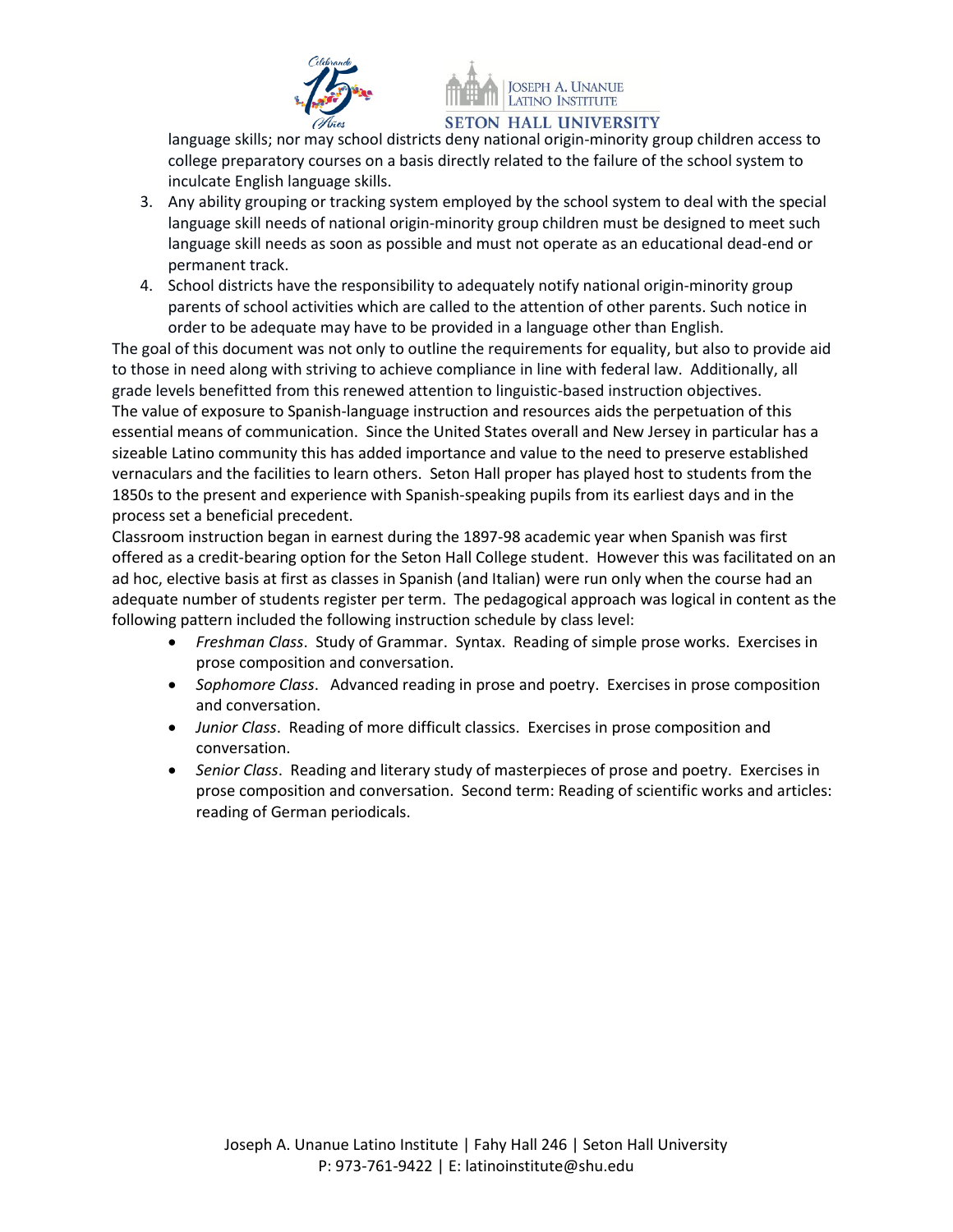

**JOSEPH A. UNANUE** LATINO INSTITUTE **SETON HALL UNIVERSITY** 



*Seton Hall College Catalog(ue)*, c. 1900s

Spanish was an optional Modern Language-centered selection well into the next century. By the 1920s, standard entrance requirements for an incoming student to Seton Hall included two units of a foreign language along with three in English which provided a starter background for post-secondary study. During the late 1930s, the Modern Language requirement became an official part of the core curriculum at Seton Hall. A total of six credit hours were needed to graduate regardless of major and by 1942 a major in Spanish (or another Modern Language such as French, German, or Italian for instance) was approved by the college academic board in time for those attending school during the early stages of World War II. This required the student to take six elementary, three intermediate, and three advanced credits in order to fulfill all unit obligations for the program. In order to enhance the student experience and properly plan for learning Spanish in an orderly fashion. This was true especially for those who had no history of Spanish training at the secondary level as freshman would have to take elementary courses in order to keep pace with their peers. This individual also had to register as a major in Modern Language by the end of their frosh year and no later than reaching sophomore status and maintain an 80% grade point average within their major throughout their time in the classroom.

When it came to individual class details, each course carried six credits. The register of classes that was in place during the mid-century included the following sequence:

• *Elementary Spanish*. Fundamentals of Spanish grammar with special emphasis on reading Drill in writing and speaking is part of the course.

Joseph A. Unanue Latino Institute | Fahy Hall 246 | Seton Hall University P: 973-761-9422 | E: latinoinstitute@shu.edu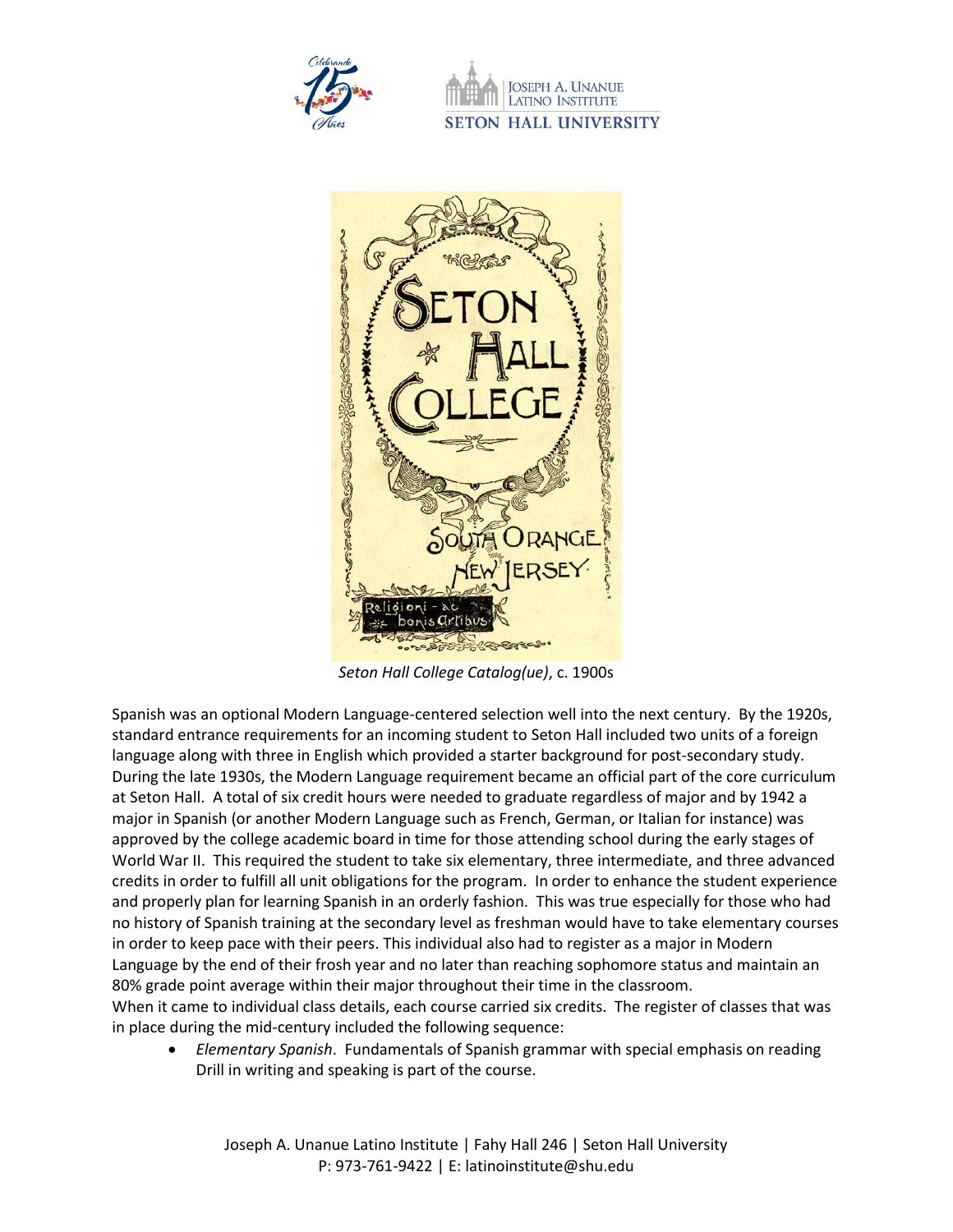



- *Intermediate Spanish*. Rapid review of the fundamentals of grammar. Emphasis upon reading and composition increases in importance through the course. An increasing use of Spanish as the language of the class.
- *Advanced Spanish*. Review of Spanish grammar with emphasis upon reading and upon composition. The reading in this class is such as to acquaint the student with the Hispanic-American countries, their peoples, their sociology and their economics.
- *Spanish Composition*. Review of advanced Spanish grammar and syntax through composition and exercises. Elementary ideas of stylistics.
- *Oral Spanish*. The pronunciation and intonation of Spanish taught through readings, recitations and original work.
- *Trends in Spanish Literature*. A survey of currents and their development in the literature of Spanish Readings, reports and lectures.
- *Hispanic-American Literature*. A survey of the main currents and backgrounds of Hispanic-American literature. Lectures, readings, discussions and reports. The secondary aim of this course is the understanding and appreciation of the South American peoples.
- *Modernistic Movement*. Readings, discussion and term papers concerning this important movement in Hispanic-American letters. Influence of French schools and development of poetic autonomy.
- *Novel in Hispanic America*. Development of this, the most typical and indigenous form of Hispanic-American literature. Lectures, reports, collateral reading and term papers.

By the late 1940s-early 1950s with the large influx of World War II veterans, each of the aforementioned class choices had two sections apiece and were joined by the following course:

• *Hispanic-American Literature I and II*. A survey of the main currents and backgrounds of Hispanic-American literature. Lectures, readings, discussions and reports. The secondary aim of this course is the understanding and appreciation of South American peoples.

Along with the curricular status quo, by the mid-1950s, the Department of Modern Languages added the personal preference for a minor in this field of study for another language or those who were enrolled in a totally different major altogether. The *Seton Hall University Bulletin* for 1955-56 noted that those striving for their Bachelor of Arts Degree could embark on the following plan: "On the undergraduate level, it strives to develop in the general student the ability to use the language of his choice as a means of written and oral communication, and to read professional and commercial literature in other fields." This was also highlighted by the introduction of the following specialized class offerings . . .

- *Classical Spanish Literature and Culture I and II*. A student and interpretation of the cultural life and literature of Spain; the history of the country; characteristics and epochs of Spanish literature: the Golden Age, the theatre, the novel; the fine arts.
- *Modern Hispanic Literature and Culture I and II*. A study and interpretation of Hispanic thought and ideas; Spain and the New World; characteristics of Spanish Romanticism; the novel, contemporary Hispanic music and art, . . . and literature.

A decade prior to the introduction of the DHEW document, Seton Hall continued to have a strong Modern Languages program with many undergraduates availing themselves of this course of study. A specialized Language Laboratory was constructed during the early 1960s which allowed students the opportunity to test their oral competency in the vernacular(s) being study along with various study aids to help sharpen and hone skills. Added to the program description is the following addendum that profiled the seriousness applied to the work being undertaken by the Department of Modern Languages on behalf of the student experience: "Subsequent courses in the literature of the country stress the intensive reding and appreciation of the major literary masterpieces." In addition, three new course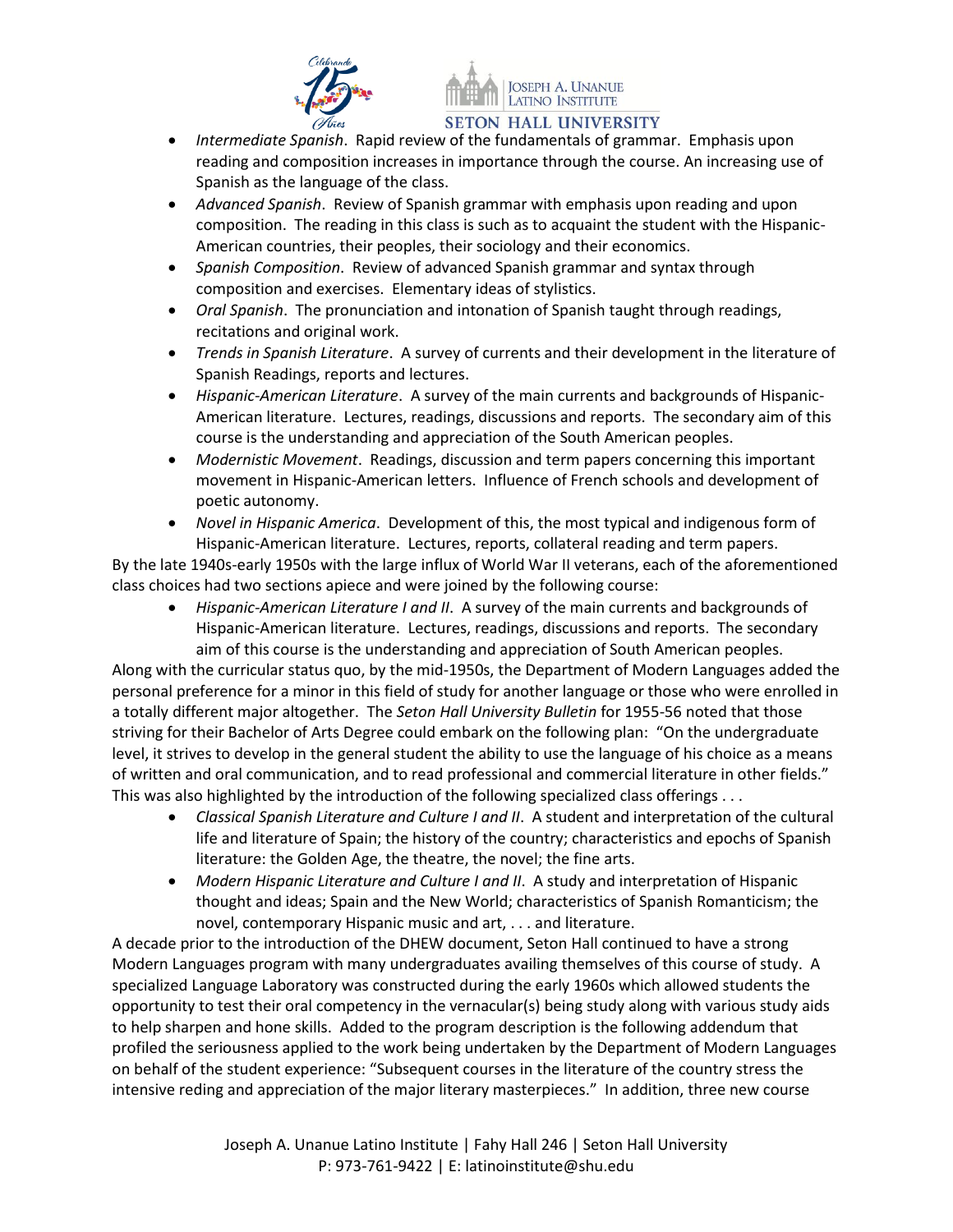



selections were added to the registration catalog during the mid-1960s and included: *Spanish Literature of the Generation of 1898 I and II, Spanish Literature of the Golden Age I and II*, and *Advanced Spanish Composition and Conversation I and II*.



## Cover of the *Seton Hall University Undergraduate Bulletin*, 1970-71

Seton Hall was therefore in the vanguard when it came to endorsing and proliferating the rise of exposure and enrollment in Spanish-language classes while part of the campus-community on the dawn of the 1970s. For example, the Class Outlines found in the Seton Hall University Bulletins published between 1970-72 in particular provides a well-detailed review of study options. This included a minimal 30 credit completion level of Spanish-centered courses above the elementary level alone. In addition, by this time a Master's Level diploma could be attained in Spanish at Seton Hall. Along with many of the aforementioned class descriptions another addition was the highest level course offered at the school to that date entitled the: "Language Seminar" in which the student explored the principles of literary criticism that also required a semester-ending term paper to complete.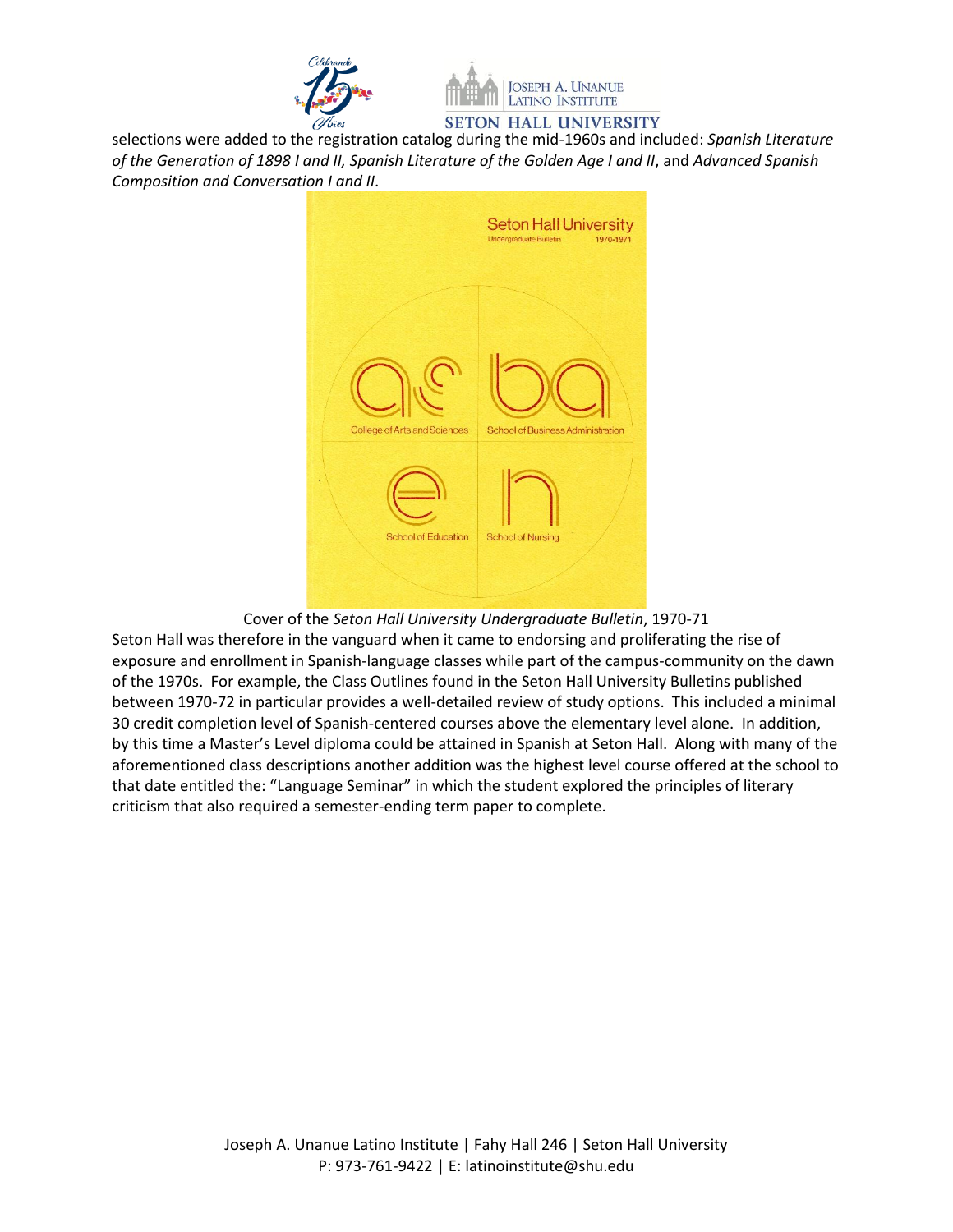

**JOSEPH A. UNANUE LATINO INSTITUTE SETON HALL UNIVERSITY** 



Cover of the Puerto Rican Institute Inauguration Program - October 17, 1974

The community need for Spanish language exposure was clearly evident from the dawn of the establishment of the Puerto Rican Institute (today known as the Joseph A. Unanue Latino Institute at Seton Hall University) during the mid-1970s. For example, the Commemorative Program for the Institute held on October 17, 1974 in the Student Center, the guest speakers included those who dealt with dialectic issues on a regular basis for years including not only University President, Msgr. Thomas Fahy and first director of the Puerto Rican Institute, Ms. Milagros Collazo, but also a national perspective was added via Mr. Philip Garcia, Director of the Office for Spanish Surnamed Americans (Washington, D.C.) and the state represented by Mr. Diego Castellanos, Director of Bilingual Education for the New Jersey State Department of Education (Trenton) among others.

From this point, the Institute created a Center for Supportive Services. The promotional literature for the era highlighted the following approach to the potential student. "Have you ever needed help in understanding something? Have you ever felt "lost"? What can help me once I graduate, to find a job or to seek entry into a post-graduate program? These are obviously many of the questions which plague many college students. Because we also posted these questions, we offer the following services to students:

- 1. *Tutoring*: Bilingual tutors are available to assist in drafting term papers, in completing other written and oral assignments, etc.
- 2. *Counseling*: We provide individual and group counseling to students who wish assistance in working personal conflicts and in becoming more self aware.
- 3. *Academic Advisement*: "Registration," "add drop" "requisites", etc. are terms which are very familiar to the weathered college students. Our office stands ready to assist you in selecting your courses, in meeting your general requirements and in extracting as much as possible from departmental offerings.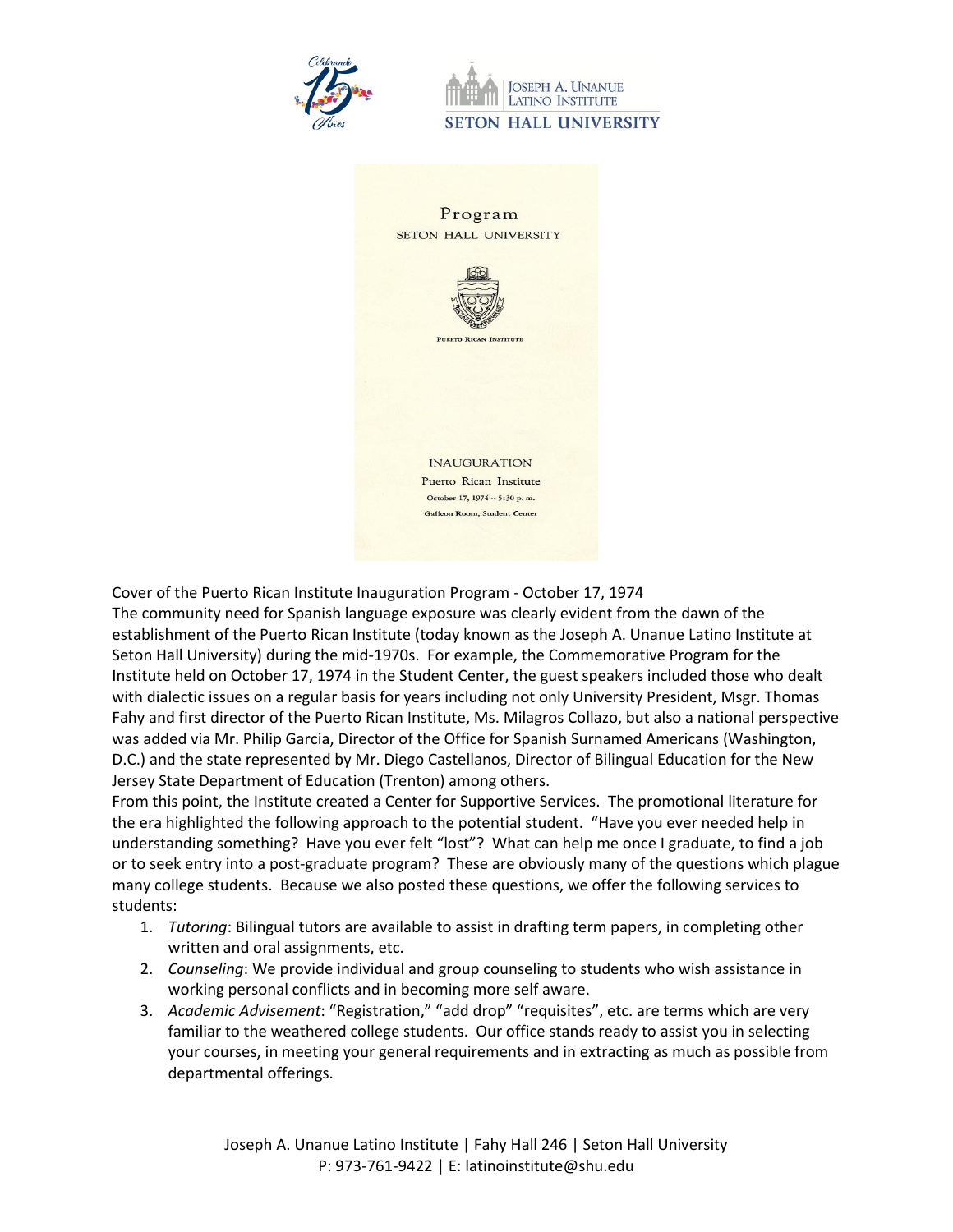



4. *Placement*: Puerto Rican graduates of this University will be assisted in locating employment in their major areas. They will also be assisted in their pursuing post-graduate studies at this University or in obtaining another program of post-graduate studies in another university of their choice.

They can then utilize this knowledge in effect positive changes both on the island and mainland. This Institute will also serve to provide educational and cultural services to the community." In addition, special courses that required at least some Spanish-language detail included *Puerto Rican Literature*, *Introduction to Puerto Rican Culture*, and the *Peoples' of Puerto Rico History Past and Present* among others.

Within the 2020-21 Academic Calendar, each of these precedents from elementary to advanced level instruction has led to the creation of a Spanish major within the larger Department of Languages, Literatures, and Cultures program remain active under the banner of the College of Arts & Sciences. Those who study the language also have the option of doing inter-disciplinary study with other programs within Latino/Latina Studies along with a dedicated focus upon bilingual/heritage speakers and those who would enter the world of business or diplomacy-based translation among others offered across campus.



## **Inderaraduate** Bachelor of Arts (B.A.) **Modern Languages**

In a world that's more tightly connected than ever before, a language major can enhance almost any career path - and open up a number of unique opportunities. From government work to law, diplomacy or classroom teaching, graduates from our Department of Languages, Literatures and Cultures find rewarding careers and numerous options. We offer courses in five European languages — French, Italian, German, Russian and Spanish and majors in French, Italian, Spanish and modern languages (a combination of two languages). Our programs range from elementary language instruction through advanced courses in culture and literature and also include realworld study abroad experiences.

**RESOURCES:** 

- Academic Integrity Policy
- Assessment
- Arts and Sciences Core
- Curriculum • University Core Curriculum

Modern Language Homepage – Seton Hall University, 2020 <https://www.shu.edu/academics/ba-modern-languages.cfm>

In looking retrospectively at the 1970 document along with historical and subsequent Spanish-language works that cover dialectic development within the United States, but is varied applications and value. The University Libraries - [http://eds.b.ebscohost.com/eds/results?vid=0&sid=a48ed579-f901-4566](http://eds.b.ebscohost.com/eds/results?vid=0&sid=a48ed579-f901-4566-be41-0709b6a4d8ba%40pdc-v-sessmgr04&bquery=spanish%2blanguage%2band%2bthe%2bunited%2bstates&bdata=JkF1dGhUeXBlPXNzbyZ0eXBlPTAmc2VhcmNoTW9kZT1BbmQmc2l0ZT1lZHMtbGl2ZQ%3d%3d) [be41-0709b6a4d8ba%40pdc-v-](http://eds.b.ebscohost.com/eds/results?vid=0&sid=a48ed579-f901-4566-be41-0709b6a4d8ba%40pdc-v-sessmgr04&bquery=spanish%2blanguage%2band%2bthe%2bunited%2bstates&bdata=JkF1dGhUeXBlPXNzbyZ0eXBlPTAmc2VhcmNoTW9kZT1BbmQmc2l0ZT1lZHMtbGl2ZQ%3d%3d)

[sessmgr04&bquery=spanish%2blanguage%2band%2bthe%2bunited%2bstates&bdata=JkF1dGhUeXBlPX](http://eds.b.ebscohost.com/eds/results?vid=0&sid=a48ed579-f901-4566-be41-0709b6a4d8ba%40pdc-v-sessmgr04&bquery=spanish%2blanguage%2band%2bthe%2bunited%2bstates&bdata=JkF1dGhUeXBlPXNzbyZ0eXBlPTAmc2VhcmNoTW9kZT1BbmQmc2l0ZT1lZHMtbGl2ZQ%3d%3d) [NzbyZ0eXBlPTAmc2VhcmNoTW9kZT1BbmQmc2l0ZT1lZHMtbGl2ZQ%3d%3d](http://eds.b.ebscohost.com/eds/results?vid=0&sid=a48ed579-f901-4566-be41-0709b6a4d8ba%40pdc-v-sessmgr04&bquery=spanish%2blanguage%2band%2bthe%2bunited%2bstates&bdata=JkF1dGhUeXBlPXNzbyZ0eXBlPTAmc2VhcmNoTW9kZT1BbmQmc2l0ZT1lZHMtbGl2ZQ%3d%3d)

Primary source materials on unique subjects including information on the historical development of the Modern Languages Department in general and the Spanish-language major in particular at Seton Hall University can be examined further via resources found in the Monsignor William Noé Field Archives &